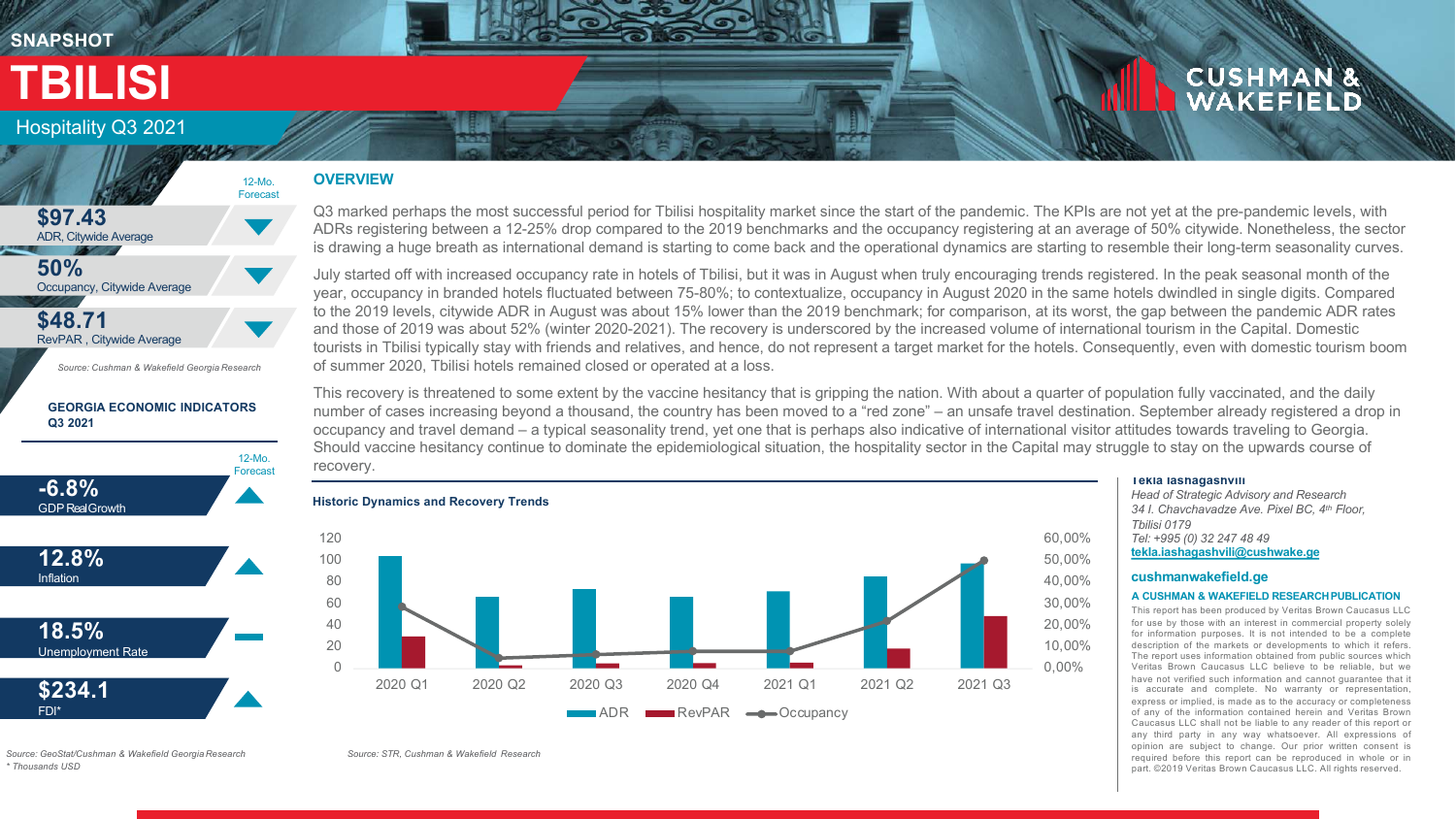## **SNAPSHOT**

## **CUSHMAN &** WAKEFIELD

## Offices Q3 2021

**TBILISI**



#### **GEORGIA ECONOMIC INDICATORS Q3 2021**





*Source: GeoStat/Cushman & Wakefield Georgia Research \* Thousands USD*

### **OVERVIEW**

The third quarter of 2021 seemed to reflect somewhat of a return to normalcy for the office sector. The regulations and restrictions imposed due to COVID-19 have been relatively eased, allowing many workplaces to shift back from teleworking mode to offices. Yet, more companies are shifting to a hybrid model of work, resulting into a changed purpose of the office. In particular, the office spaces are developing to meet the demands of a hybrid workforce that wants choice and flexibility for where and how they work. Recreated set-up in the office including team-working spaces that encourage collaboration, and rooms equipped with new technology for videoconferencing with remote-working colleagues are becoming commonplace.

Regulations for office spaces were still in place, such as the mask wearing and monitoring temperature before entrance. Notably, the main players in the sector already have a good understanding of how to adapt to the changing healthcare requirements and management of traffic in centralized and densely populated workspaces.

Rents and vacancy rates are keeping stable yet but changes are still looming on the horizon. Curiously, what we are seeing on the market is that as many prime business centers are struggling to retain tenants, demand grows on office spaces for sale. Average selling price of office space in Tbilisi is \$860 and ranges with mediating factors such as size, accessibility, and location. While demand on purchasing offices has already been reflected in transactional data, the business centers have yet to reflect the shifts in their projections of forward occupancies.

In the coming months, Tbilisi office market may see yet another drop in occupancy rate, as tenants shift to the purchased offices. However, the leased office market has its own target group of tenants. Reflecting their demand trends and responding to them with renewed spaces and rethought products is part of the strategy, that ensures the BCs' long-term successful endurance.



#### **PRIME VACANCY & ASKING RENT SUB-PRIME VACANCY & ASKING RENT**



#### **Tekla Iashagashvili**

*Head of Strategic Advisory and Research 34 I. Chavchavadze Ave. Pixel BC, 4th Floor, Tbilisi 0179 Tel: +995 (0) 32 247 48 49* **[tekla.iashagashvili@cushwake.ge](mailto:tekla.iashagashvili@cushwake.ge)**

#### **cushmanwakefield.ge**

#### **A CUSHMAN & WAKEFIELD RESEARCHPUBLICATION**

This report has been produced by Veritas Brown Caucasus LLC for use by those with an interest in commercial property solely for information purposes. It is not intended to be a complete description of the markets or developments to which it refers. The report uses information obtained from public sources which Veritas Brown Caucasus LLC believe to be reliable, but we have not verified such information and cannot guarantee that it is accurate and complete. No warranty or representation, express or implied, is made as to the accuracy or completeness of any of the information contained herein and Veritas Brown Caucasus LLC shall not be liable to any reader of this report or any third party in any way whatsoever. All expressions of opinion are subject to change. Our prior written consent is required before this report can be reproduced in whole or in part. ©2020 Veritas Brown Caucasus LLC. All rights reserved.

*Source: Cushman & Wakefield Georgia Research*